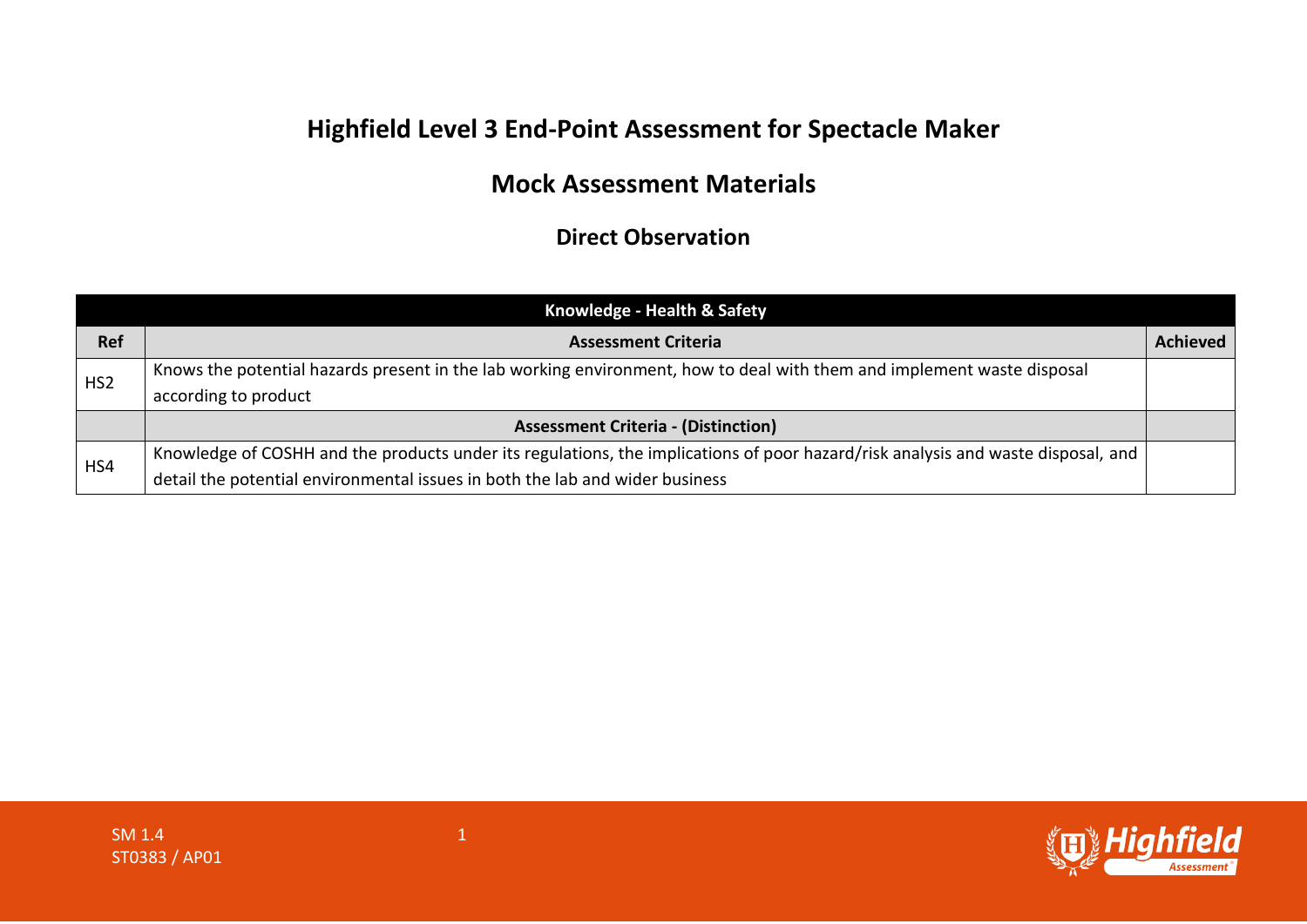| <b>Knowledge - Tools</b> |                                                                                                                                                                                 |                 |
|--------------------------|---------------------------------------------------------------------------------------------------------------------------------------------------------------------------------|-----------------|
| Ref                      | <b>Assessment Criteria</b>                                                                                                                                                      | <b>Achieved</b> |
| TO <sub>2</sub>          | Can detail the processes and systems required to effectively glaze a variety of lenses                                                                                          |                 |
| TO <sub>3</sub>          | Know when to do a calibration and what is involved; correct errors on edger displays                                                                                            |                 |
| TO <sub>4</sub>          | Can carry out basic optical equipment maintenance, record what is done and any outcomes. Describe the consequences of a poor<br>maintenance regime                              |                 |
|                          | <b>Assessment Criteria - (Distinction)</b>                                                                                                                                      |                 |
| TO <sub>6</sub>          | Knows how to set up more complex lenses/frames to glaze, and can explain the operation of a number of optical equipment items                                                   |                 |
| TO <sub>7</sub>          | Can plan for and carry out calibration, examine any data provided and determine the outcome, analyse error messages and know<br>how to interpret the data                       |                 |
| TO <sub>8</sub>          | Performs detailed first-line maintenance, records data and can analyse its meaning and potential issues, and provide detailed<br>description of the results of poor maintenance |                 |

**ID Highfield**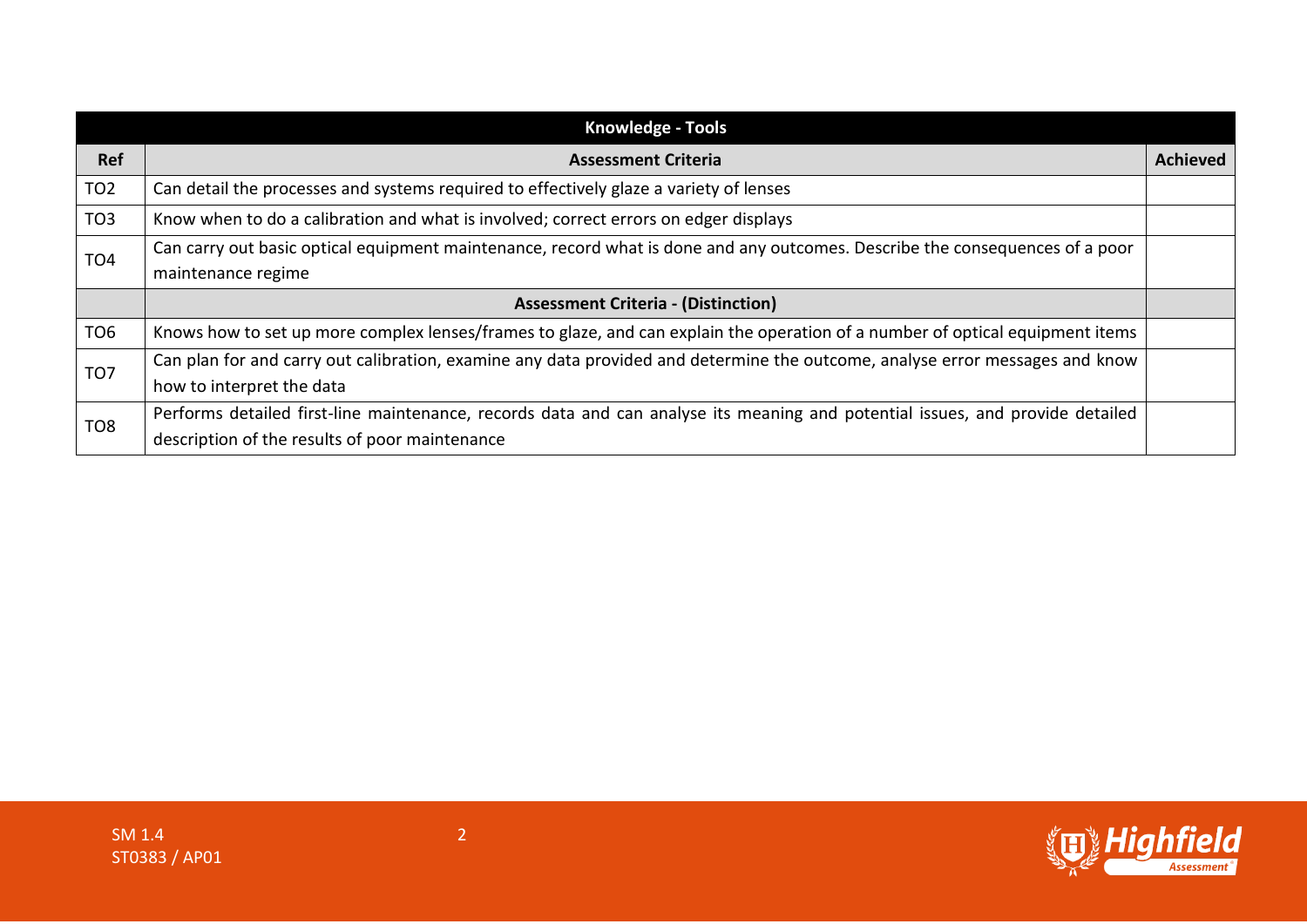| <b>Knowledge - Quality</b> |                                                                                                                                  |                 |
|----------------------------|----------------------------------------------------------------------------------------------------------------------------------|-----------------|
| <b>Ref</b>                 | <b>Assessment Criteria</b>                                                                                                       | <b>Achieved</b> |
| QU4                        | Can spot faults in cut and uncut lenses, check shapes are symmetrical and assess cosmetic appearance to company and industry     |                 |
|                            | standards                                                                                                                        |                 |
| QU5                        | Knows how to deal with a variety of frame materials and can check the finished job against the order for the right parameters at |                 |
|                            | QC. Can correctly check against standards and take the correct action if incorrect. Use of manual and automatic focimeter types  |                 |
|                            | <b>Assessment Criteria - (Distinction)</b>                                                                                       |                 |
| QU <sub>9</sub>            | Can provide reasons for faults and errors found and how to correct them, knows how to adjust symmetry issues before and/or after |                 |
|                            | cutting, and can accurately use company and industry standards to assess quality                                                 |                 |
|                            | Can explain the differences between various frame materials, how they are handled and cleaned, and set up adjustments.           |                 |
| QU10                       | Accurately check orders and explain how/why certain actions are performed. Good knowledge of standards and tolerances, and       |                 |
|                            | taking corrective action if errors found. Use of manual and automatic focimeter types                                            |                 |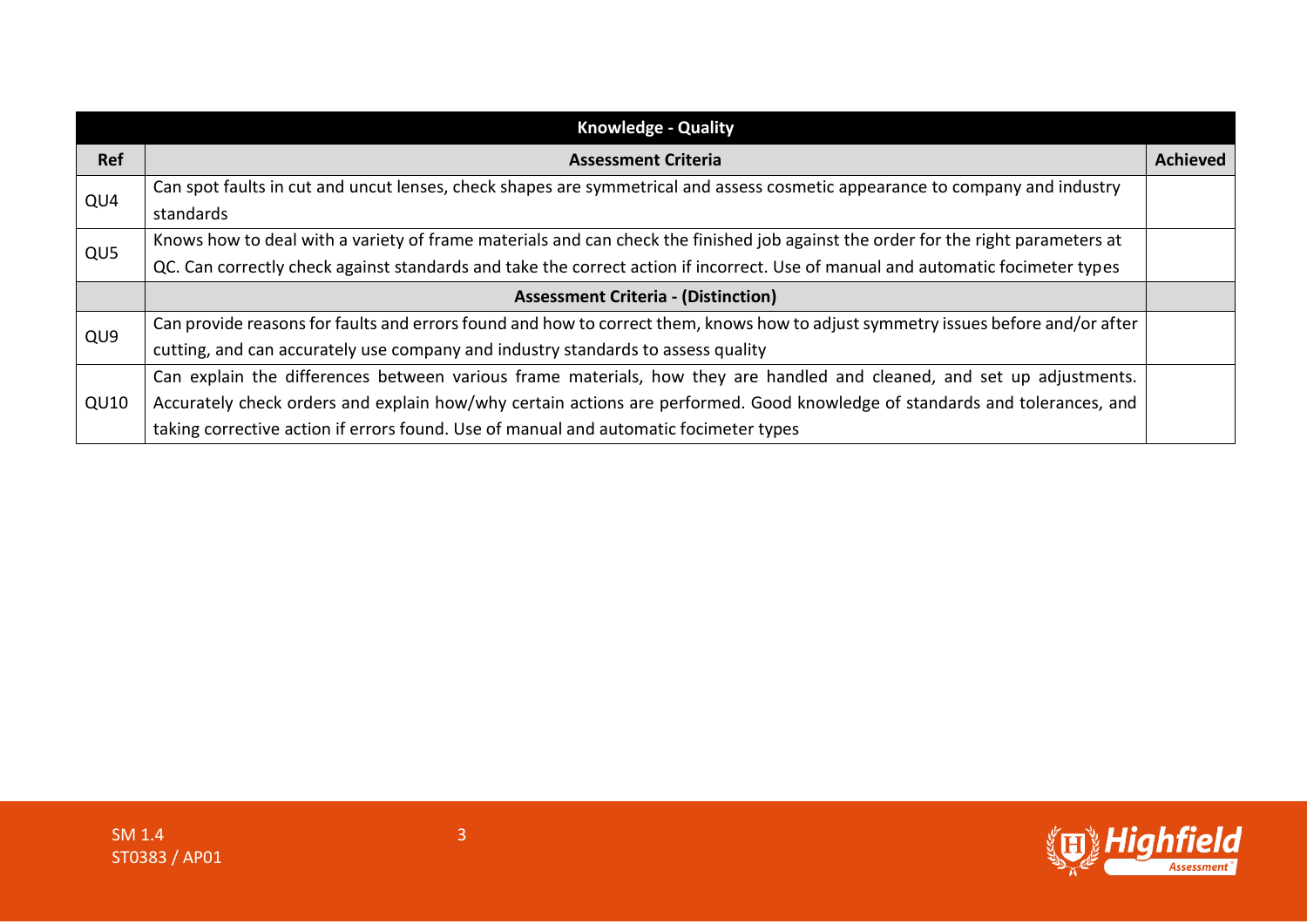|             | Knowledge - The manufacture, service and repair of spectacles                                                                   |                 |
|-------------|---------------------------------------------------------------------------------------------------------------------------------|-----------------|
| <b>Ref</b>  | <b>Assessment Criteria</b>                                                                                                      | <b>Achieved</b> |
| MS8         | Understands how quality management has an impact on the lab performance and knows the internal structure. Can identify          |                 |
|             | tolerances as required and knows how to process an order that does not comply                                                   |                 |
| MS9         | Knows how to process new stock products through the lab, use records and systems correctly, and identify stock-holding issues   |                 |
| <b>MS10</b> | Can discuss technical queries with colleagues to a successful conclusion                                                        |                 |
|             | <b>Assessment Criteria - (Distinction)</b>                                                                                      |                 |
| <b>MS18</b> | Can describe the consequences of poor quality management, describe the process in place and how it fits with other store data,  |                 |
|             | use tolerances and standards accurately and detail the processes for dealing with errors found                                  |                 |
| MS19        | Knows how to process stock in and out using the systems in place, audit and manage stock accurately and ensure the products are |                 |
|             | stored correctly                                                                                                                |                 |
| <b>MS20</b> | Can describe the details around why the order has a technical question, and how to resolve it                                   |                 |

| Skills - Health & Safety and working environment |                                                                                                                                  |                 |
|--------------------------------------------------|----------------------------------------------------------------------------------------------------------------------------------|-----------------|
| <b>Ref</b>                                       | <b>Assessment Criteria</b>                                                                                                       | <b>Achieved</b> |
| HW <sub>3</sub>                                  | Can demonstrate understanding of the needs of Health and Safety at Work etc. act, any company standards that apply, COSHH        |                 |
|                                                  | regulations and how this information is communicated in the business                                                             |                 |
|                                                  | <b>Assessment Criteria - (Distinction)</b>                                                                                       |                 |
| HW <sub>6</sub>                                  | Can describe the importance of following, and consequences of not following, health and safety guidelines and company standards. |                 |
|                                                  | Can explain the reasons for COSHH regulations, and describe the process for reporting incidents                                  |                 |

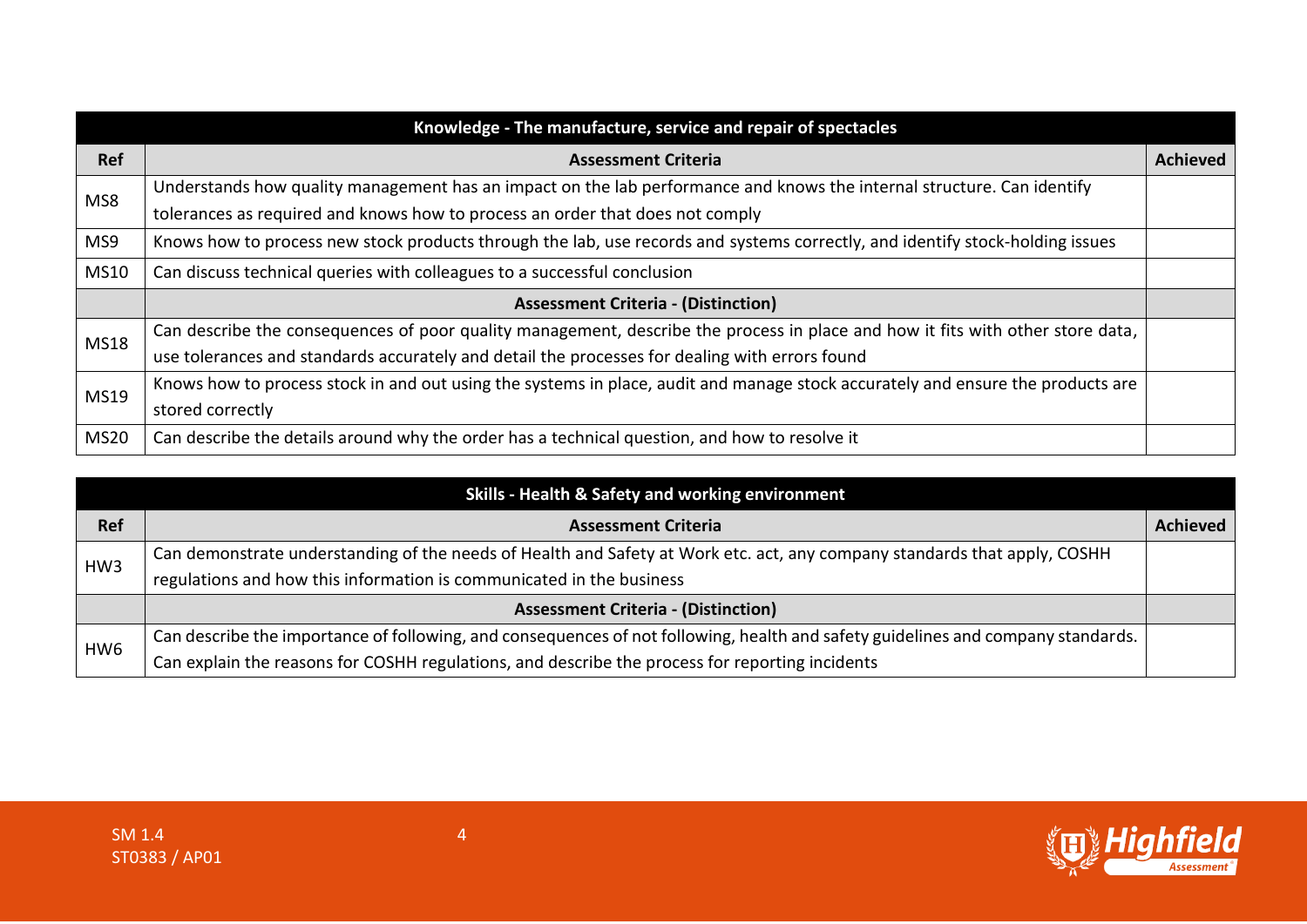| Skills - Technical interpretation and understanding |                                                                                                                          |                 |
|-----------------------------------------------------|--------------------------------------------------------------------------------------------------------------------------|-----------------|
| Ref                                                 | <b>Assessment Criteria</b>                                                                                               | <b>Achieved</b> |
| TI3                                                 | Can deal with basic technical enquiries and customer interaction                                                         |                 |
|                                                     | <b>Assessment Criteria - (Distinction)</b>                                                                               |                 |
| TI <sub>6</sub>                                     | Can demonstrate effective technical resolution, and comfortably communicate with customers in a wide range of situations |                 |

| <b>Skills - Manufacturing and repair processes</b> |                                                                                                                                     |          |
|----------------------------------------------------|-------------------------------------------------------------------------------------------------------------------------------------|----------|
| <b>Ref</b>                                         | <b>Assessment Criteria</b>                                                                                                          | Achieved |
| MR7                                                | Knows how to process new stock products through the lab, use records and systems correctly, and identify stock issues               |          |
| MR8                                                | Prepare various lenses for glazing. Set up machinery for different types of lenses and frames. Cut and fit lenses. Hand edge lenses |          |
|                                                    | to fit. Set up frames for QC. Inspect and report on finished glasses. Set up and glaze a non-standard job                           |          |
| MR9                                                | Can prepare a variety of lens and frame types for glazing                                                                           |          |
|                                                    | <b>Assessment Criteria - (Distinction)</b>                                                                                          |          |
| <b>MR16</b>                                        | Knows how to process new and existing orders for stock products in and out using the systems in place, audit and manage stock       |          |
|                                                    | accurately and ensure the products are stored correctly                                                                             |          |
|                                                    | Provide further commentary on more detail around these processes; why set up edgers in a particular way; when to hand edge,         |          |
| <b>MR17</b>                                        | when not to; how to correct sizing issues on the edger; how to adjust various frame types/materials and what set-up is expected;    |          |
|                                                    | can prepare a detailed report on finished jobs, whether correct or if faults were found                                             |          |
| <b>MR18</b>                                        | Can apply further special instructions/settings on equipment used                                                                   |          |

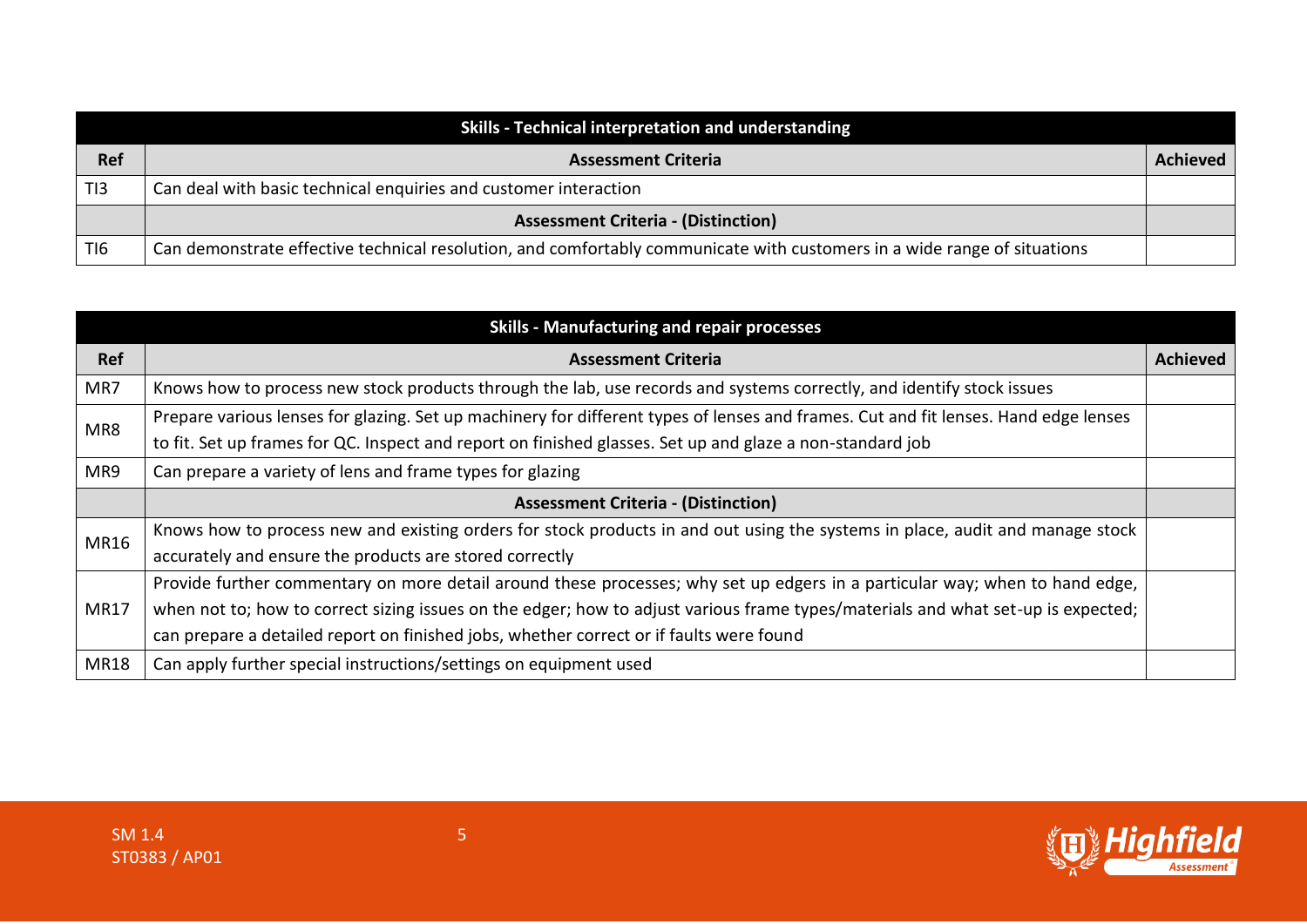| <b>Skills - Tools and equipment</b> |                                                                                                                                  |                 |
|-------------------------------------|----------------------------------------------------------------------------------------------------------------------------------|-----------------|
| <b>Ref</b>                          | <b>Assessment Criteria</b>                                                                                                       | <b>Achieved</b> |
| TE1                                 | Knows the basic needs of maintenance of equipment and the recording of data, and knows the benefits/disadvantages of this        |                 |
|                                     | <b>Assessment Criteria - (Distinction)</b>                                                                                       |                 |
| TE <sub>2</sub>                     | Can maintain all lab equipment to a satisfactory level, record any resultant information logically and can identify the extended |                 |
|                                     | issues of poor maintenance                                                                                                       |                 |

|                 | <b>Skills - Quality</b>                                                                                                             |                 |
|-----------------|-------------------------------------------------------------------------------------------------------------------------------------|-----------------|
| <b>Ref</b>      | <b>Assessment Criteria</b>                                                                                                          | <b>Achieved</b> |
| QT4             | Can resolve basic errors and problems effectively                                                                                   |                 |
| QT5             | Understanding the basic principles of quality checking and can perform QC practically. Understand different production checks       |                 |
|                 | and describe how they use standards                                                                                                 |                 |
| QT <sub>6</sub> | Functional understanding of QC process, essential tolerances and standards. Can identify and rectify errors found, and manage       |                 |
|                 | the process of remaking an order                                                                                                    |                 |
| QT7             | Demonstrate the final checks and processes in place, how this is documented and processed for dispatch                              |                 |
| QT8             | Can describe the variations for different order types                                                                               |                 |
|                 | <b>Assessment Criteria - (Distinction)</b>                                                                                          |                 |
| QT12            | Can deal with more complex order errors and resolve issues accurately and with limited/no supervision                               |                 |
| QT13            | Can explain the benefits of good QC process, and process more complex orders through quality checking, using standards accurately   |                 |
|                 | and describing how/why. Good knowledge of different elements of product quality checking                                            |                 |
|                 | Detailed knowledge of QC process and the tools and standards used. Tolerance knowledge is good, with ability to use without         |                 |
| QT14            | prompts. Can identify, correct and advise on errors, faults or challenges with completing an order correctly, and manage the entire |                 |
|                 | remake process                                                                                                                      |                 |